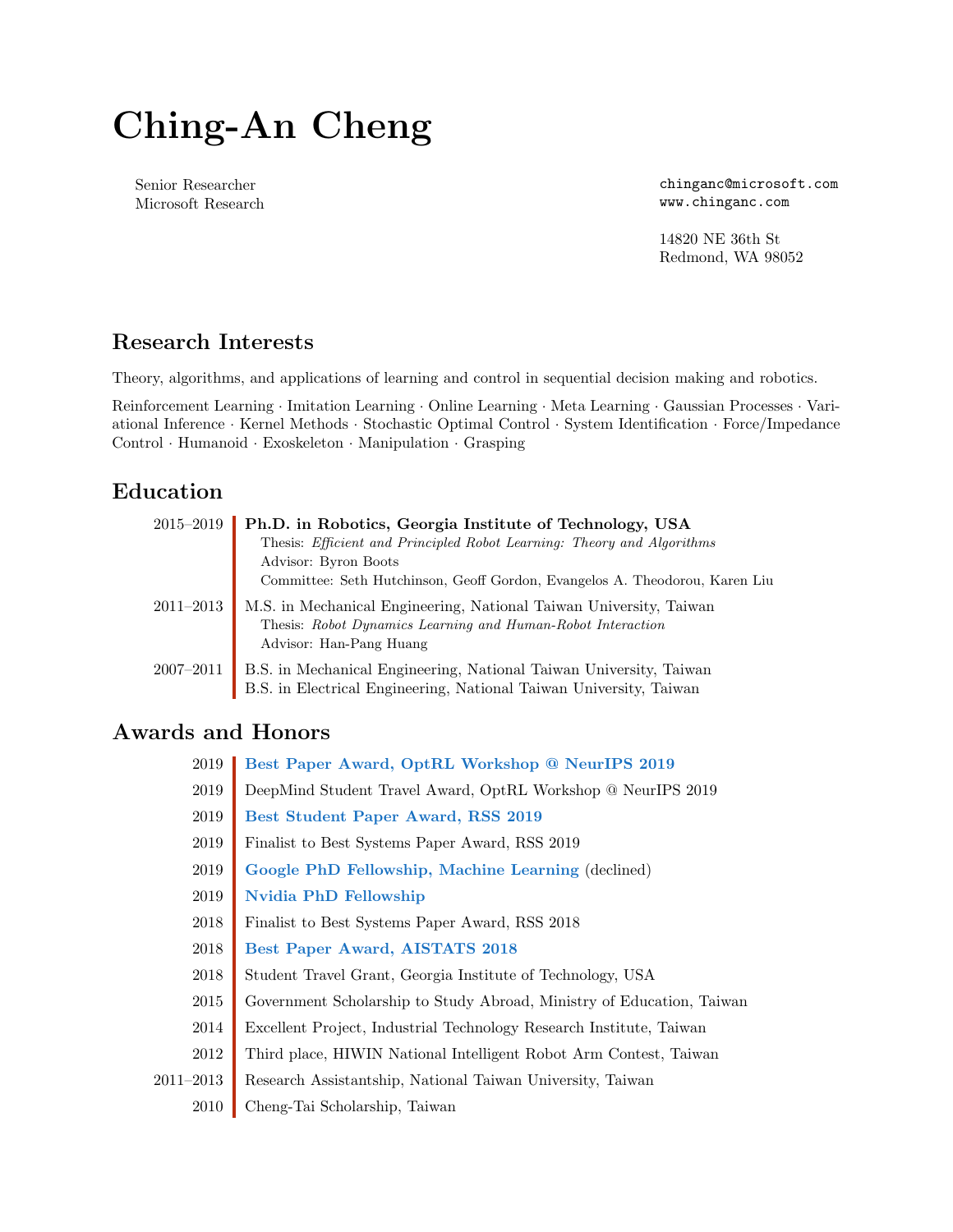#### Publications

Journal

2021 C.-A. Cheng, M. Mukadam, J. Issac, S. Birchfield, D. Fox, B. Boots, and N. Ratliff. RMPflow: A geometric framework for generation of multitask motion policies. IEEE Transactions on Automation Science and Engineering, 18(3):968–987, 2021 2019 Y. Pan, C.-A. Cheng, K. Saigol, K. Lee, X. Yan, E. A. Theodorou, and B. Boots. Imitation learning for agile autonomous driving. The International Journal of Robotics Research, 39(2-3):286–302, 2020 2019 Z.-H. Kang, C.-A. Cheng, and H.-P. Huang. A singularity handling algorithm based on operational space control for six-degree-of-freedom anthropomorphic manipulators. International Journal of Advanced Robotic Systems, 16(3), 2019 2016 C.-A. Cheng and H.-P. Huang. Learn the Lagrangian: A vector-valued RKHS approach to identifying Lagrangian systems. IEEE Transactions on Cybernetics, 46(12):3247– 3258, 2016 2016 S.-Y. Lo, C.-A. Cheng, and H.-P. Huang. Virtual impedance control for safe humanrobot interaction. Journal of Intelligent & Robotic Systems, 82(1):3, 2016 2016 C.-A. Cheng, H.-P. Huang, H.-K. Hsu, W.-Z. Lai, and C.-C. Cheng. Learning the inverse dynamics of robotic manipulators in structured reproducing kernel Hilbert space. IEEE Transactions on Cybernetics, 46(7):1691–1703, 2016 2015 H.-P. Huang, Y.-H. Liu, W.-Z. Lin, Z.-H. Kang, C.-A. Cheng, and T.-H. Huang. Development of a p300 bci and design of an elastic mechanism for a rehabilitation robot. International Journal of Automation and Smart Technology, 5(2):91–100, 2015

#### Conference

| 2022 | C.-A. Cheng*, T. Xie*, N. Jiang, and A. Agarwal. Adversarially trained actor critic                                                                                           |
|------|-------------------------------------------------------------------------------------------------------------------------------------------------------------------------------|
|      | for offline reinforcement learning. International Conference on Machine Learning, 2022                                                                                        |
|      | (Long Presentation $(2\%)$ ) (*equal contribution)                                                                                                                            |
| 2021 | T. Xie, C.-A. Cheng, N. Jiang, P. Mineiro, and A. Agarwal. Bellman-consistent pes-                                                                                            |
|      | simism for offline reinforcement learning. Advances in neural information processing                                                                                          |
|      | systems, 34:6683-6694, 2021 (Oral Presentation $(\langle 1\% \rangle)$ ) (*equal contribution)                                                                                |
| 2021 | C.-A. Cheng, A. Kolobov, and A. Swaminathan. Heuristic-guided reinforcement learn-                                                                                            |
|      | ing. Advances in Neural Information Processing Systems, 34:13550-13563, 2021                                                                                                  |
| 2021 | N. C. Wagener, B. Boots, and C.-A. Cheng. Safe reinforcement learning using                                                                                                   |
|      | advantage-based intervention. In <i>International Conference on Machine Learning</i> , pages                                                                                  |
|      | 10630-10640. PMLR, 2021                                                                                                                                                       |
| 2021 | A. Zanette, C.-A. Cheng, and A. Agarwal. Cautiously optimistic policy optimization                                                                                            |
|      | and exploration with linear function approximation. In Conference on Learning Theory,                                                                                         |
|      | pages 4473-4525. PMLR, 2021                                                                                                                                                   |
| 2021 | A. Li*, C.-A. Cheng*, M. A. Rana, M. Xie, K. Van Wyk, N. Ratliff, and B. Boots.                                                                                               |
|      | RMP <sup>2</sup> : A structured composable policy class for robot learning. Robotics: Science and                                                                             |
|      | $Systems, 2021$ (*equal contribution)                                                                                                                                         |
| 2021 | X. Yan, B. Boots, and C.-A. Cheng. Explaining fast improvement in online imitation                                                                                            |
| 2020 | learning. In <i>Uncertainty in Artificial Intelligence</i> , pages 1874–1884. PMLR, 2021<br>C.-A. Cheng, A. Kolobov, and A. Agarwal. Policy improvement via imitation of mul- |
|      | tiple oracles. Advances in Neural Information Processing Systems, 33:5587-5598, 2020                                                                                          |
|      | (Spotlight Talk $(3\%)$ )                                                                                                                                                     |
| 2020 | A. Rahimi*, A. Shaban*, C.-A. Cheng*, B. Boots, and R. Hartley. Intra order-                                                                                                  |
|      | preserving functions for calibration of multi-class neural networks. Advances in Neural                                                                                       |
|      | <i>Information Processing Systems, 33:13456-13467, 2020</i> (*equal contribution)                                                                                             |
|      |                                                                                                                                                                               |
|      |                                                                                                                                                                               |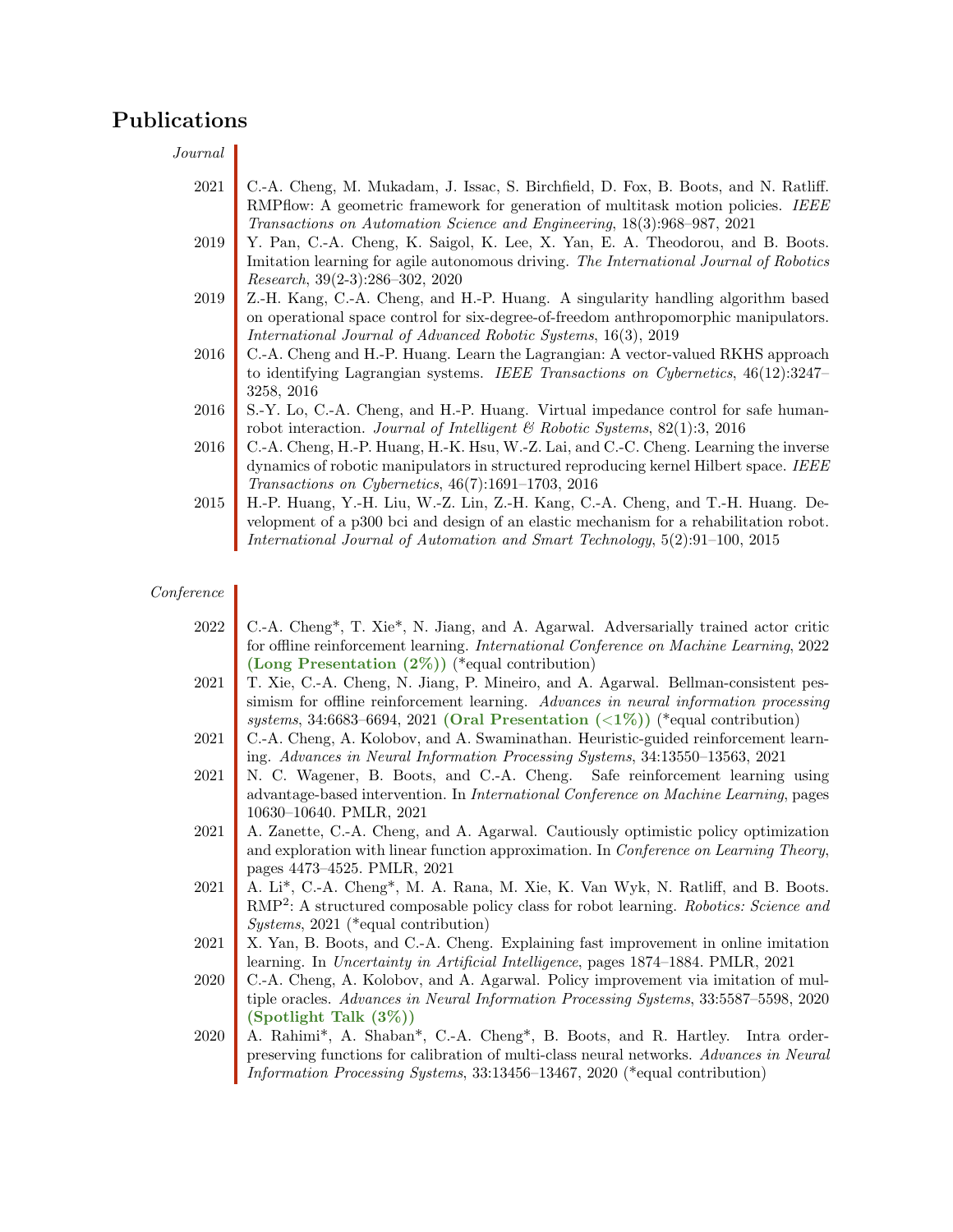- 2020 C.-A. Cheng, R. T. Combes, B. Boots, and G. Gordon. A reduction from reinforcement learning to no-regret online learning. In International Conference on Artificial Intelligence and Statistics, pages 3514–3524. PMLR, 2020
- 2020 C.-A. Cheng<sup>\*</sup>, J. Lee<sup>\*</sup>, K. Goldberg, and B. Boots. Online learning with continuous variations: Dynamic regret and reductions. In International Conference on Artificial Intelligence and Statistics, pages 2218–2228. PMLR, 2020 (\*equal contribution)
- 2020 B. Wingo, C.-A. Cheng, M. Murtaza, M. Zafar, and S. Hutchinson. Extending Riemmanian motion policies to a class of underactuated wheeled-inverted-pendulum robots. In 2020 IEEE International Conference on Robotics and Automation (ICRA), pages 3967–3973. IEEE, 2020
- 2019 C.-A. Cheng, X. Yan, and B. Boots. Trajectory-wise control variates for variance reduction in policy gradient methods. In Conference on Robot Learning, pages 1379– 1394. PMLR, 2020 (\*equal contribution)
- 2019 M. Mukadam, C.-A. Cheng, D. Fox, B. Boots, and N. Ratliff. Riemannian motion policy fusion through learnable lyapunov function reshaping. In Conference on robot learning, pages 204–219. PMLR, 2020
- 2019 A. Li, C.-A. Cheng, B. Boots, and M. Egerstedt. Stable, concurrent controller composition for multi-objective robotic tasks. In 2019 IEEE 58th Conference on Decision and Control (CDC), pages 1144–1151. IEEE, 2019
- 2019 N. Wagener\*, C.-A. Cheng\*, J. Sacks, and B. Boots. An online learning approach to model predictive control. Robotics: Science and Systems, 2019 (\*equal contribution) Best Student Paper Award; Finalist for Best Systems Paper Award
- 2019 C.-A. Cheng, X. Yan, N. Ratliff, and B. Boots. Predictor-corrector policy optimization. In International Conference on Machine Learning, pages 1151–1161. PMLR, 2019  $(Long$  Talk  $(5%)$
- 2019 C.-A. Cheng, X. Yan, E. Theodorou, and B. Boots. Accelerating imitation learning with predictive models. In The 22nd International Conference on Artificial Intelligence and Statistics, pages 3187–3196. PMLR, 2019
- 2019 A. Shaban\*, C.-A. Cheng\*, N. Hatch, and B. Boots. Truncated back-propagation for bilevel optimization. In The 22nd International Conference on Artificial Intelligence and Statistics, pages 1723–1732. PMLR, 2019 (\*equal contribution)
- 2018 C.-A. Cheng, M. Mukadam, J. Issac, S. Birchfield, D. Fox, B. Boots, and N. Ratliff. RMPflow: A computational graph for automatic motion policy generation. In *Interna*tional Workshop on the Algorithmic Foundations of Robotics, pages 441–457. Springer, 2018
- 2018 H. Salimbeni\*, C.-A. Cheng\*, B. Boots, and M. Deisenroth. Orthogonally decoupled variational Gaussian processes. Conference on Neural Information Processing Systems, 2018 (\*equal contribution)
- 2018 C.-A. Cheng, X. Yan, N. Wagener, and B. Boots. Fast policy learning using imitation and reinforcement. Conference on Uncertainty in Artificial Intelligence, 2018 (Plenary Presentation (9%))
- 2018 Y. Pan, C.-A. Cheng, K. Saigol, K. Lee, X. Yan, E. Theodorou, and B. Boots. Agile offroad autonomous driving using end-to-end deep imitation learning. Robotics: Science and Systems, 2018 Finalist for Best Systems Paper Award
- 2018 C.-A. Cheng and B. Boots. Convergence of value aggregation for imitation learning. In International Conference on Artificial Intelligence and Statistics, volume 84, pages 1801–1809, 2018 Best Paper Award
- 2018 J. L. Molnar, C.-A. Cheng, L. O. Tiziani, B. Boots, and F. L. Hammond. Optical sensing and control methods for soft pneumatically actuated robotic manipulators. In 2018 IEEE International Conference on Robotics and Automation (ICRA), pages 3355–3362. IEEE, 2018
- 2017 C.-A. Cheng and B. Boots. Variational inference for Gaussian process models with linear complexity. In Advances in Neural Information Processing Systems, 2017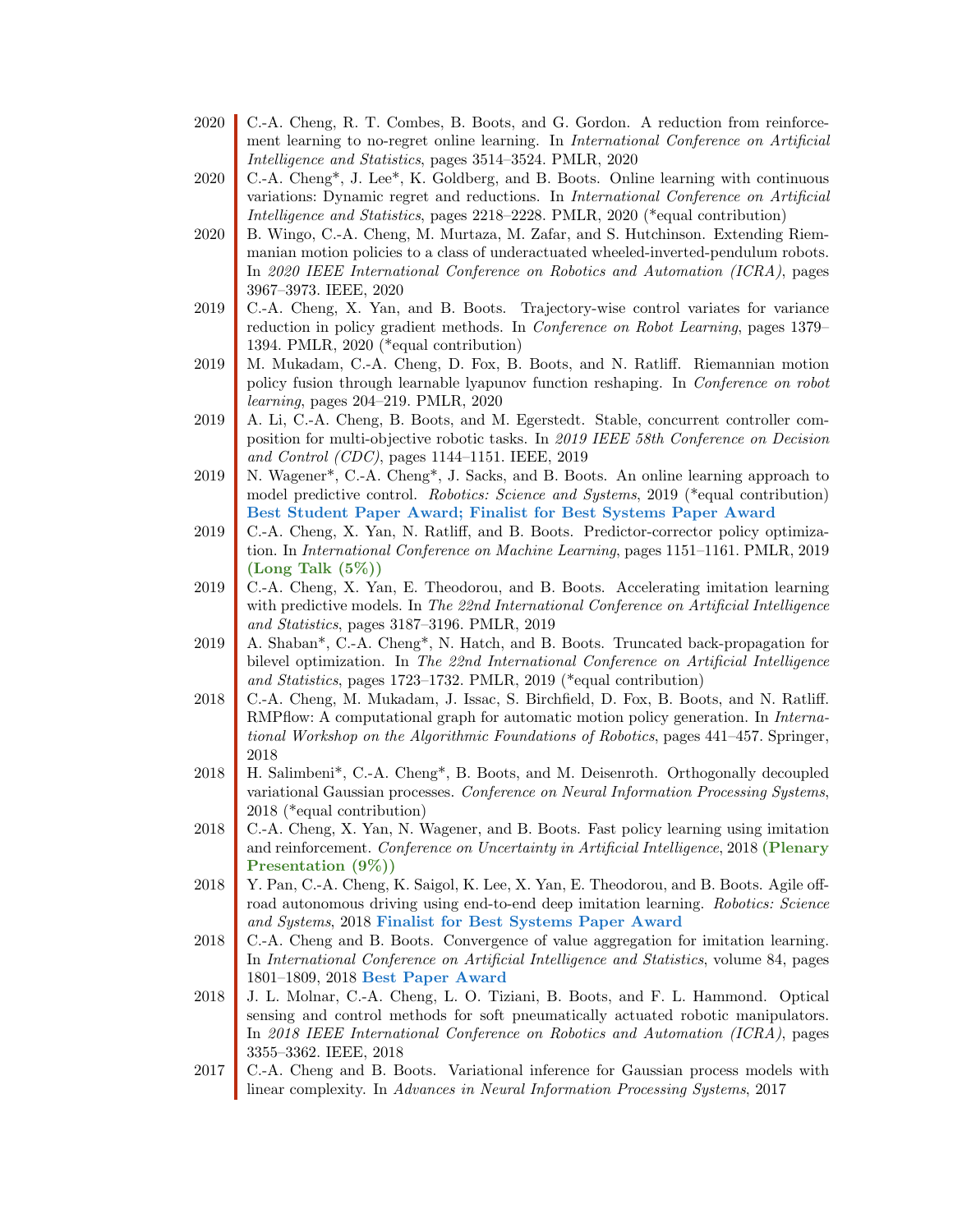- 2017 M. Mukadam, C.-A. Cheng, X. Yan, and B. Boots. Approximately optimal continuoustime motion planning and control via probabilistic inference. In IEEE International Conference on Robotics and Automation, pages 664–671, 2017
- 2016 C.-A. Cheng and B. Boots. Incremental variational sparse Gaussian process regression. In Advances in Neural Information Processing Systems, pages 4410–4418, 2016
- 2015 C.-H. Chang, H.-P. Huang, H.-K. Hsu, and C.-A. Cheng. Humanoid robot pushrecovery strategy based on cmp criterion and angular momentum regulation. In IEEE International Conference on Advanced Intelligent Mechatronics, pages 761–766. IEEE, 2015
- 2015 M.-B. Huang, H.-P. Huang, C.-C. Cheng, and C.-A. Cheng. Efficient grasp synthesis and control strategy for robot hand-arm system. In IEEE International Conference on Automation Science and Engineering, pages 1256–1257. IEEE, 2015
- 2013 C.-A. Cheng, H.-P. Huang, H.-K. Hsu, W.-Z. Lai, C.-C. Cheng, and Y.-C. Li. Identification of the inverse dynamics of robot manipulators with the structured kernel. In International Automatic Control Conference, pages 266–271. IEEE, 2013
- 2013 T.-H. Huang, C.-A. Cheng, and H.-P. Huang. Self-learning assistive exoskeleton with sliding mode admittance control. In IEEE/RSJ International Conference on Intelligent Robots and Systems, pages 698–703. IEEE, 2013
- 2013 C.-A. Cheng, T.-H. Huang, and H.-P. Huang. Bayesian human intention estimator for exoskeleton system. In IEEE/ASME International Conference on Advanced Intelligent Mechatronics, pages 465–470. IEEE, 2013
- 2012 T.-H. Huang, H.-P. Huang, C.-A. Cheng, J.-Y. Kuan, P.-T. Lee, and S.-Y. Huang. Design of a new hybrid control and knee orthosis for human walking and rehabilitation. In IEEE/RSJ International Conference on Intelligent Robots and Systems, pages 3653– 3658. IEEE, 2012
- 2012 H.-P. Huang, Y.-H. Liu, T.-H. Huang, Z.-H. Kang, W.-Z. Lin, W. Ching-Ping, and C.-A. Cheng. Development of a brain-machine interface for motor imagination task. In International Conference on Automation Technology, 2012
- 2011 Y.-H. Liu, C.-A. Cheng, and H.-P. Huang. Novel feature of the EEG based motor imagery BCI system: Degree of imagery. In *International Conference on System Science* and Engineering, pages 515–520. IEEE, 2011
- 2010 C.-A. Cheng, Y.-H. Liu, and H.-P. Huang. Motor imagery recognition for braincomputer interfaces using Hilbert-Huang transform and effective event-relateddesynchronization features. In CSME National Conference, 2010

#### Workshop

- 2020 | A. Li<sup>\*</sup>, C.-A. Cheng<sup>\*</sup>, M. A. Rana, N. Ratliff, and B. Boots. RMP<sup>2</sup>: A differentiable policy class for robotic systems with control-theoretic guarantees. NeurIPS 2020 3rd Robot Learning Workshop, 2020
- 2019 J. Lee\*, C.-A. Cheng\*, K. Goldberg, and B. Boots. Continuous online learning and new insights to online imitation learning. NeurIPS 2019 Optimization Foundations of Reinforcement Learning Workshop, 2019 (\*equal contribution) Best Paper Award
- 2019 C.-A. Cheng<sup>\*</sup>, X. Yan<sup>\*</sup>, and B. Boots. Trajectory-wise control variates for variance reduction in policy gradient method. NeurIPS 2019 Optimization Foundations of Reinforcement Learning Workshop, 2019
- 2018 C.-A. Cheng, X. Yan, N. Ratliff, and B. Boots. Predictor-corrector policy optimization. Deep Reinforcement Learning Workshop NeurIPS, 2018
- 2017 Y. Pan, C.-A. Cheng, K. Saigol, K. Lee, X. Yan, E. Theodorou, and B. Boots. Learning deep neural network control policies for agile off-road autonomous driving. The NIPS Deep Reinforcement Learning Symposium, 2017
- 2017 C.-A. Cheng and B. Boots. Convergence of value aggregation for imitation learning. In The NIPS Deep Reinforcement Learning Symposium, 2017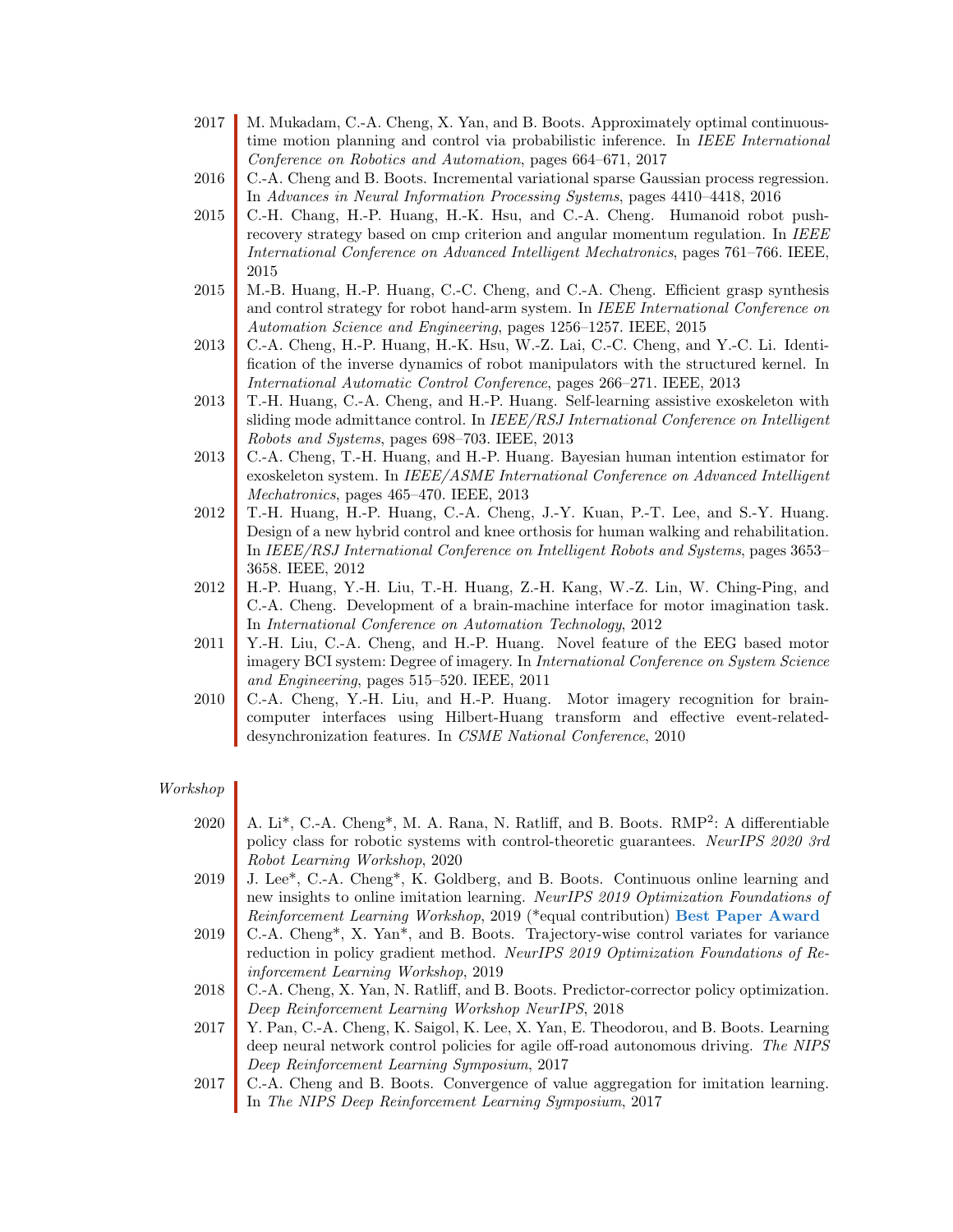2016 C.-A. Cheng and B. Boots. Incremental variational sparse Gaussian process regression. In NIPS Workshop on Adaptive and Scalable Nonparametric Methods in Machine Learning, 2016

#### Invited Talks

- 2020 "Efficient Policy Optimization by Online Imitation Learning," MSR AI Seminar, Microsoft Research, USA
- 2020 "Trajectory-wise Control Variates for Policy Gradient Methods," GTC, Nvidia, USA
- 2019 "RMPflow: A Geometric Framework for Policy Fusion," Fanuc, USA (host: Hsien-Chung Lin)
- 2019 "Learning from Past Mistakes and Future Predictions for Sequential Decision Making," RIKEN, Osaka, Japan (host: Yoshinobu Kawahara)
- 2019 "Learning to Optimize," NTU, Taipei, Taiwan (host: Han-Pang Huang)
- 2018 "Policy Optimization as Predictable Online Learning Problems," Microsoft Research, Montreal, Canada (host: Geoffrey Gordon)
- 2018 "Policy Optimization as Predictable Online Learning Problems: Imitation Learning and Beyond," Microsoft Research, Redmond, USA (host: Andrey Kolobov)

#### Service

• Reviewer:

JMLR · NATURE · JAIR · IEEE RA-L · IEEE TPAMI · IEEE SPL · JINT · MACH · IEEE Trans SMC Systems · NeurIPS · ICML · COLT · ICLR · AAAI · RSS · ICRA · AIM · IROS · WAFR

• Organizer:

Microsoft Research Summit (RL track) 2021

MSR Reinforcement Learning Day 2021

ICML 2019 Workshop: Real-World Sequential Decision Making: Reinforcement Learning and Beyond

## Mentorship

- Interns: Ying Fan (PhD Student, UW-Madison) Sinong Geng (PhD Student, Princeton) Hoai-An Nguyen (Undergraduate Student, Rutgers) Garrett Thomas (PhD Student, Stanford) Sean Sinclair (PhD Student, Cornell) Nolan Wagener (PhD Student, Georgia Tech) Tengyang Xie (PhD Student, UIUC) Andrea Zanette (PhD Student, Stanford)
- Collaborators: Sanae Amani (PhD Student, UCLA) Mohak Bhardwaj (PhD Student, UW) Jonathan Lee (Undergraduate Student, UC Berkeley) Bruce Wingo (PhD Student, Georgia Tech)

## Teaching Experience

2018 Teaching Assistant in Statistical Techniques in Robotics (CS8803, Byron Boots), Georgia Institute of Technology, USA (lectured "Gaussian Process Regression") 2017 Teaching Assistant in Statistical Techniques in Robotics (CS8803, Byron Boots), Georgia Institute of Technology, USA (lectured "Inference of Graphical Model") 2013 Lectured "Introduction to Machine Learning" in Intelligent Control (ME7144, Han-Pang Huang), National Taiwan University, Taiwan 2012 & 2013 Lectured induction training of Robotics Laboratory in linear algebra, matrix theory, convex optimization, machine learning, Matlab, and C++, National Taiwan University, Taiwan